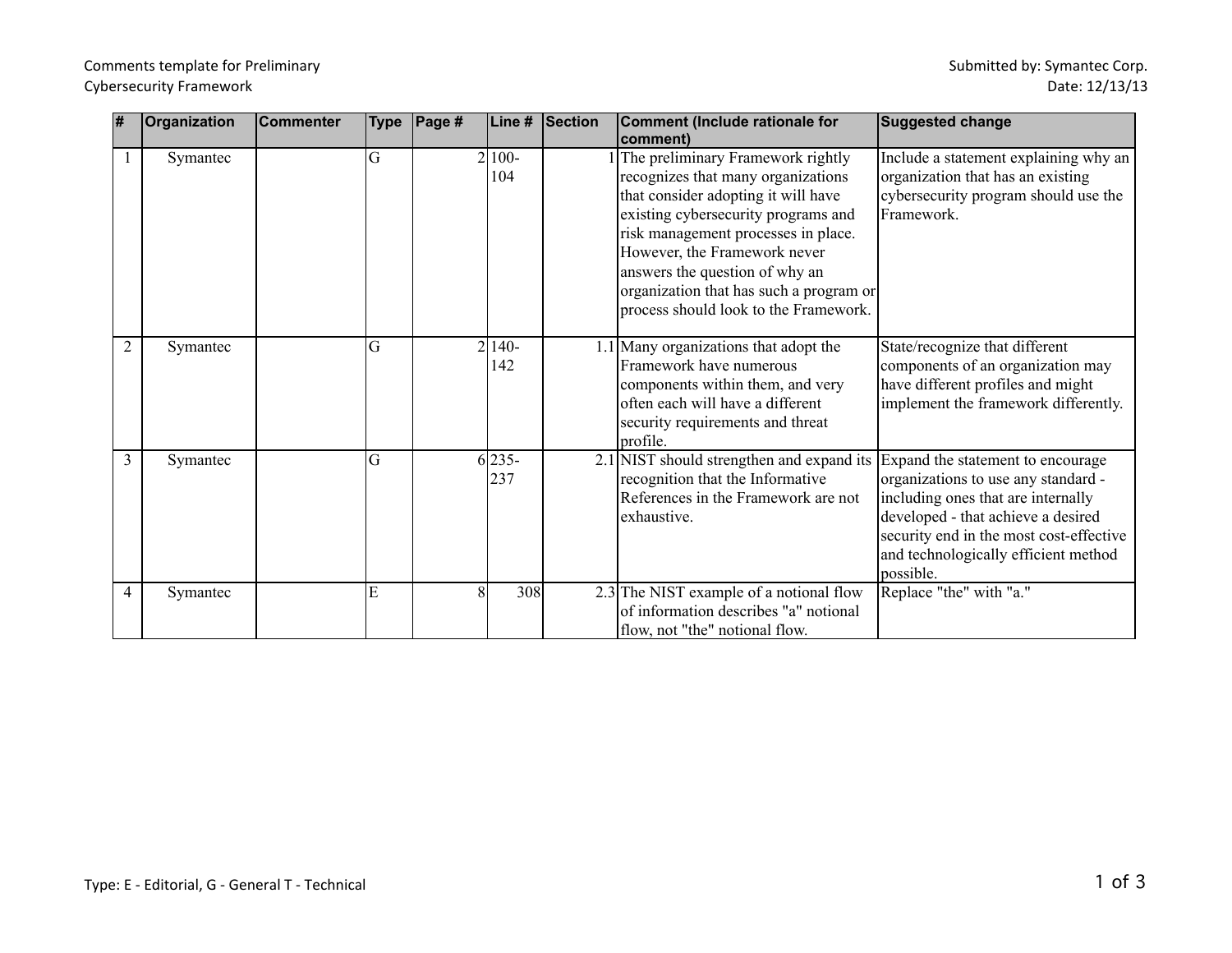## Comments template for Preliminary Cybersecurity Framework

| 5      | Symantec | G |               | $9 322 -$ |                | 2.4 NIST representatives stated at the     | State clearly and prominently that in   |
|--------|----------|---|---------------|-----------|----------------|--------------------------------------------|-----------------------------------------|
|        |          |   |               | 331       |                | workshops that few organizations will      | most use cases, lower tiers are not     |
|        |          |   |               |           |                | need to strive for "Tier 4: Adaptive" in   | only acceptable, but are in fact        |
|        |          |   |               |           |                | many of the core functions, and in fact    | appropriate. It is important that the   |
|        |          |   |               |           |                | few if any will need to be Tier 4 in all   | Framework not be misinterpreted as a    |
|        |          |   |               |           |                | of the functions. NIST acknowledged        | call for all organizations to seek the  |
|        |          |   |               |           |                | that reaching and maintaining Tier 4       | highest level of security, irrespective |
|        |          |   |               |           |                | would be costly (particularly for small    | of need or cost.                        |
|        |          |   |               |           |                | and medium businesses) and will often      |                                         |
|        |          |   |               |           |                | make no sense given a company's            |                                         |
|        |          |   |               |           |                | threat profile. The preliminary            |                                         |
|        |          |   |               |           |                | Framework itself does not reflect this,    |                                         |
|        |          |   |               |           |                | however.                                   |                                         |
| 6      | Symantec | G | 11            | 399       |                | 3.1 The sentence states what cybersecurity | Strike clause.                          |
|        |          |   |               |           |                | measures organizations "should have"       |                                         |
|        |          |   |               |           |                | in place at the outset. That seems         |                                         |
|        |          |   |               |           |                | incongruous for a Framework designed       |                                         |
|        |          |   |               |           |                | to help organizations build capability,    |                                         |
|        |          |   |               |           |                | including some that are starting from      |                                         |
|        |          |   |               |           |                | scratch.                                   |                                         |
|        |          |   |               |           |                |                                            |                                         |
| $\tau$ | Symantec | G | $11, 12$ 417- |           |                | 3.2 The "risk assessment" should include   | Edit paragraph accordingly.             |
|        |          |   |               | 421       |                | valuing what needs to be protected and     |                                         |
|        |          |   |               |           |                | the potential loss in case of an event.    |                                         |
|        |          |   |               |           |                |                                            |                                         |
| 8      | Symantec | T | 14            |           | $ID.BE-3$      | Priorities that are established need to    | add to line: "and communicated"         |
|        |          |   |               |           |                | be communicated.                           |                                         |
| 9      | Symantec | T | 19            |           | <b>PR.DS-6</b> | The Subcategory needs to be broader,       | Make it more inclusive; suggested       |
|        |          |   |               |           |                | as organizations needs to protect more     | language: "Proprietary or non-public    |
|        |          |   |               |           |                | than just intellectual property.           | business data, intellectual property,   |
|        |          |   |               |           |                |                                            | and other confidential information is   |
|        |          |   |               |           |                |                                            | protected"                              |
| 10     | Symantec | T | 19            |           | PR.IP-1        | Baselines need to be maintained once       | Add "and maintained" at the end.        |
|        |          |   |               |           |                | they are established.                      |                                         |
| 11     | Symantec | E | 21            |           | PR-PT-2        | Readability - current formulation is       | Change to: "Use of removable media      |
|        |          |   |               |           |                | awkward.                                   | are regulated according to a specified  |
|        |          |   |               |           |                |                                            | policy"                                 |